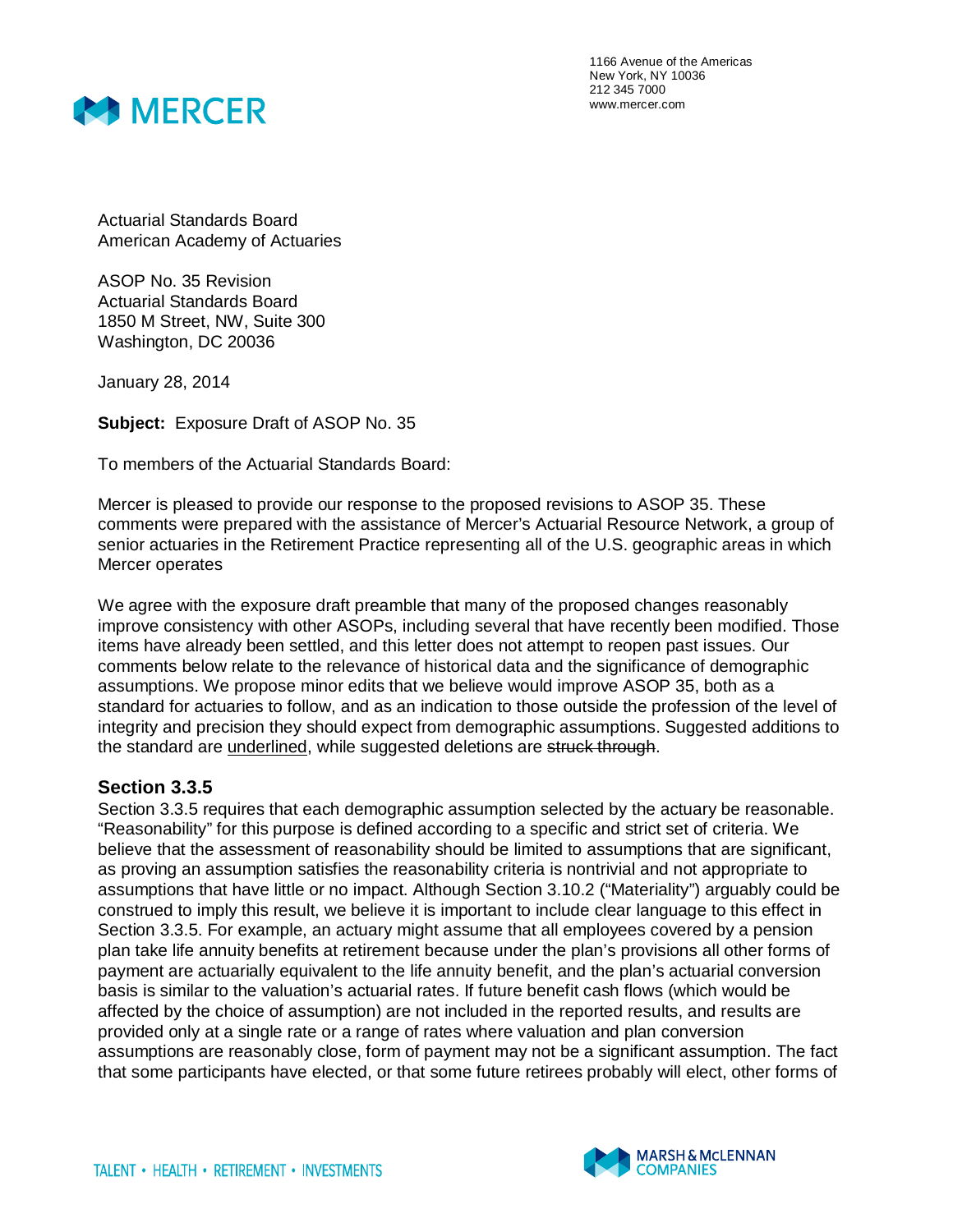

Page 2 January 28, 2014 Pension Committee, Actuarial Standards Board American Academy of Actuaries

payment could be taken to imply the actuary's assumption is not reasonable (under 3.3.5.c or 3.3.5.d) and should not be selected.

Although we do not believe insignificant assumptions should be subject to strict reasonability testing, we do feel the ASOP could consider some less stringent framework for insignificant assumptions.

We also propose that the consideration of historical and current data be limited to that which the actuary believes is relevant. There is no extrinsic benchmark regarding what data is relevant; therefore relevance can only be determined in the actuary's professional judgment.

- 3.3.5 Select a Reasonable Assumption—Each significant **demographic assumption** selected by the actuary should be reasonable. For this purpose, an assumption is reasonable if it has the following characteristics:
	- a. It is appropriate for the purpose of the measurement;
	- b. It reflects the actuary's professional judgment;
	- c. It takes into account historical and current demographic data that the actuary believes is relevant as of the **measurement date**;
	- d. It reflects the actuary's estimate of future experience, the actuary's observation of the estimates inherent in market data (if any), or a combination thereof; and
	- e. It has no significant bias (i.e., it is not significantly optimistic or pessimistic), except when provisions for adverse deviation or plan provisions that are difficult to measure are included and disclosed under section 3.10.1 or when alternative assumptions are used for the assessment of risk.

## **Section 4.1.3**

In the prior version of ASOP 35, Section 4.1.3 required the disclosure of "any material changes", but the exposure draft has removed "material" from the sentence. While we understand that the word "material" has audit implications that we may be trying to avoid, we suggest that the disclosure requirement be limited to significant changes. Requiring discussion of all changes in assumptions, even those that are insignificant, runs counter to the balance of ASOP 35, which generally requires disclosure only of significant assumptions. For example, reference 4.1.1, "The actuary should describe each significant **demographic assumption** used in the measurement …", and 4.1.2, "The actuary should disclose the information and analysis used in selecting each **demographic assumption** that has a significant effect on the measurement."